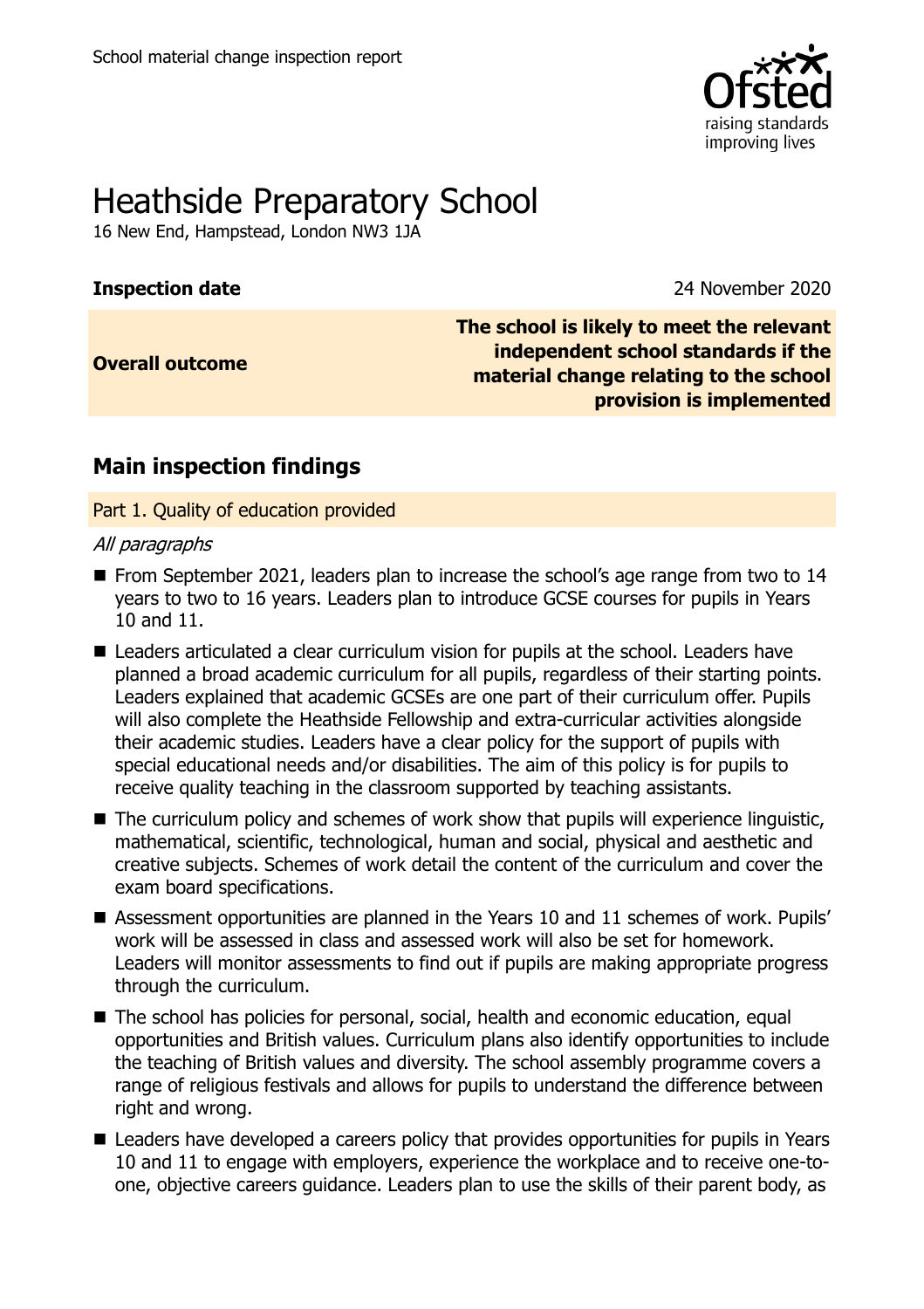

well as from Dukes Education. Leaders are keen for pupils to fulfil their potential and be prepared for further study and/or work in the future.

- Teaching staff at the school are well qualified and are specialists in their subjects. There is evidence that teachers have attended examination board training sessions to prepare for the GCSE courses. Teachers also work in partnership with teachers in the other Dukes Education family of schools.
- The school has a behaviour policy and leaders have high expectations of all pupils. Leaders want their pupils to excel and they plan to use the Heathside Fellowship to challenge and motivate pupils. Pupils will also have opportunities to work on the school council and become leaders.
- Leaders plan to use the same reporting format for Years 10 and 11 as is currently used for other year groups. Reports will include information about pupils' progress. The reports will cover all subjects studied by the pupils in Years 10 and 11.
- The school is likely to meet the relevant standards in this part if the material change is implemented.

## Part 2. Spiritual, moral, social and cultural development of pupils

#### All Paragraphs

- School policies and schemes of work promote fundamental British values. Documentation shows that the school is inclusive of all pupils, regardless of their background. This is seen in both curriculum plans and assembly themes.
- There is a clear behaviour policy. Pupils are also encouraged to take on responsibility within the school, for example via the school council programme. Pupils will engage with and support their local community. In Years 10 and 11, the Heathside Fellowship will provide opportunities for pupils beyond their academic studies.
- **Pupils in Years 10 and 11 will be able to participate in a variety of extra-curricular** activities and trips. Leaders explained their role in providing support for pupils' emotional and physical well-being, in addition to their academic education.
- $\blacksquare$  The school is likely to meet the relevant requirements in this part if the material change is implemented.

## Part 3. Welfare, health and safety of pupils

## Paragraphs 7, 7(a), 7(b), 32(1)(c)

- The safeguarding policy is compliant with the most recent government guidance. It is available to parents and carers on the school's website. All staff receive regular faceto-face and online training. The most up-to-date amendments to the policy are included in the staff handbook. Leaders with designated responsibility for safeguarding are in regular contact with the local authority regarding local issues that might affect pupils in the school. Pupils are taught in lessons and assemblies how to keep themselves safe.
- $\blacksquare$  The school is likely to meet the relevant requirements in this part if the material change is implemented.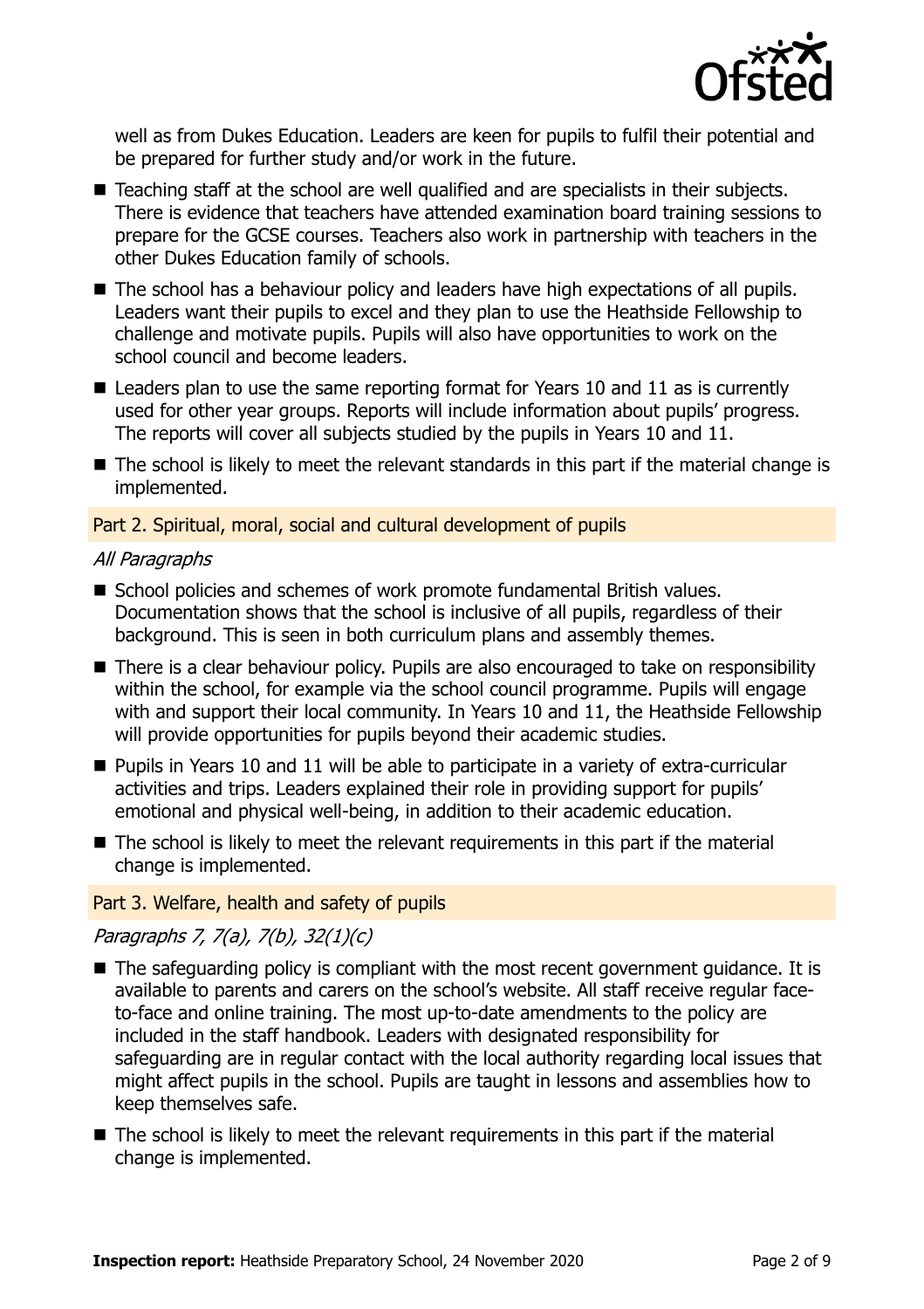

## Part 8. Quality of leadership in and management of schools

## All Paragraphs

- Leaders have worked together with Dukes Education and other partner schools to ensure they are ready to deliver GCSE courses from September 2021.
- Leaders have planned a key stage 4 curriculum that is broad and balanced. Leaders have subject specialist teachers who have planned schemes of work for all GCSE courses. These schemes of work cover the specification requirements, as well as detailing resources and assessment opportunities. Furthermore, links to prior learning and other curriculum areas are highlighted.
- Leaders have contacted examination boards and the Joint Council for Qualifications to ensure that they will be compliant as an exam centre for all courses. Leaders are planning to appoint an examinations officer.
- There is a good understanding among leaders of the regulations for independent schools and in particular with regard to increasing the age range to 16.
- $\blacksquare$  The school is likely to meet the relevant requirements in this part if the material change is implemented.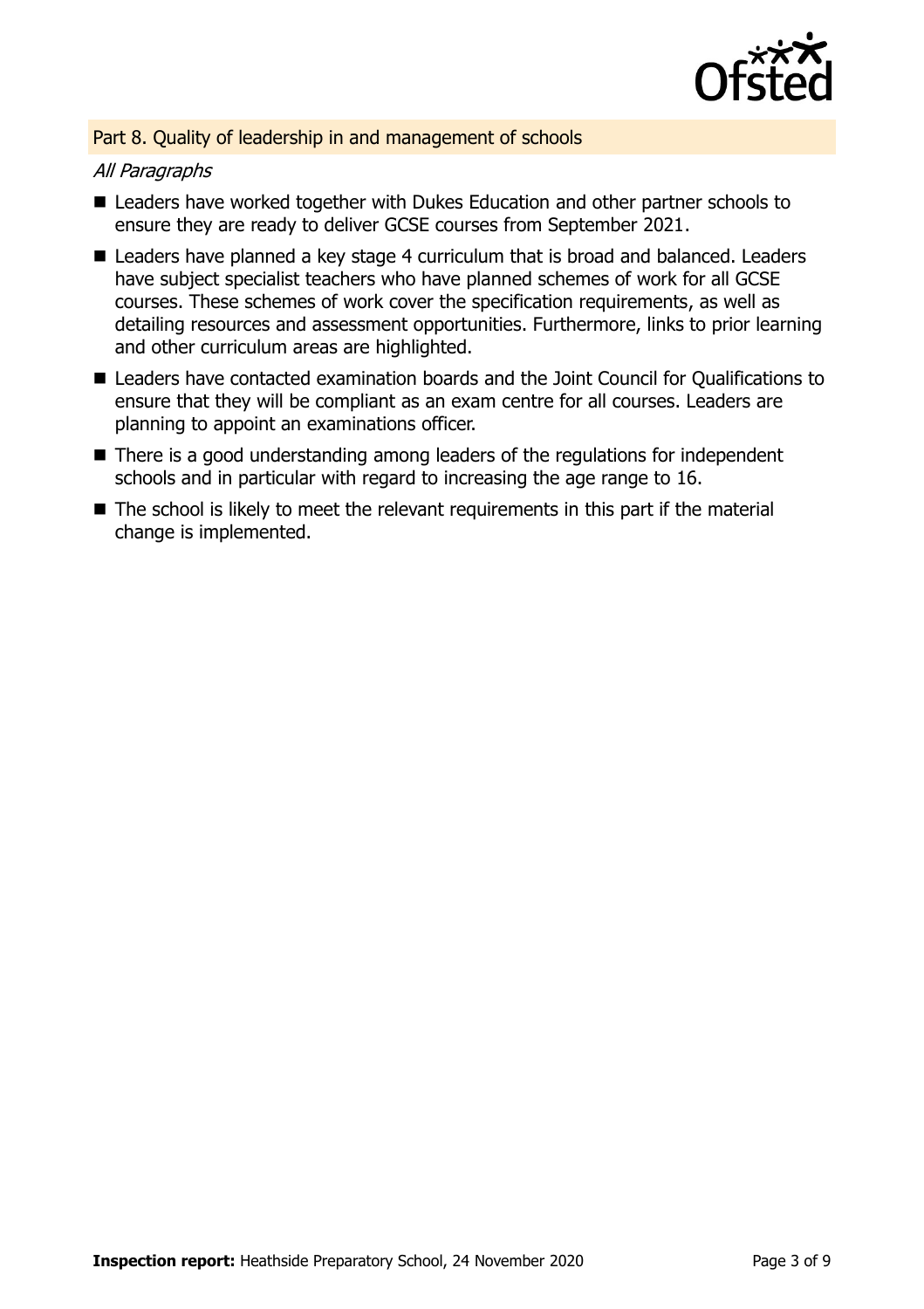

## **Compliance with regulatory requirements**

The school is likely to meet the requirements of the schedule to the Education (Independent School Standards) Regulations 2014 ('the independent school standards') and associated requirements.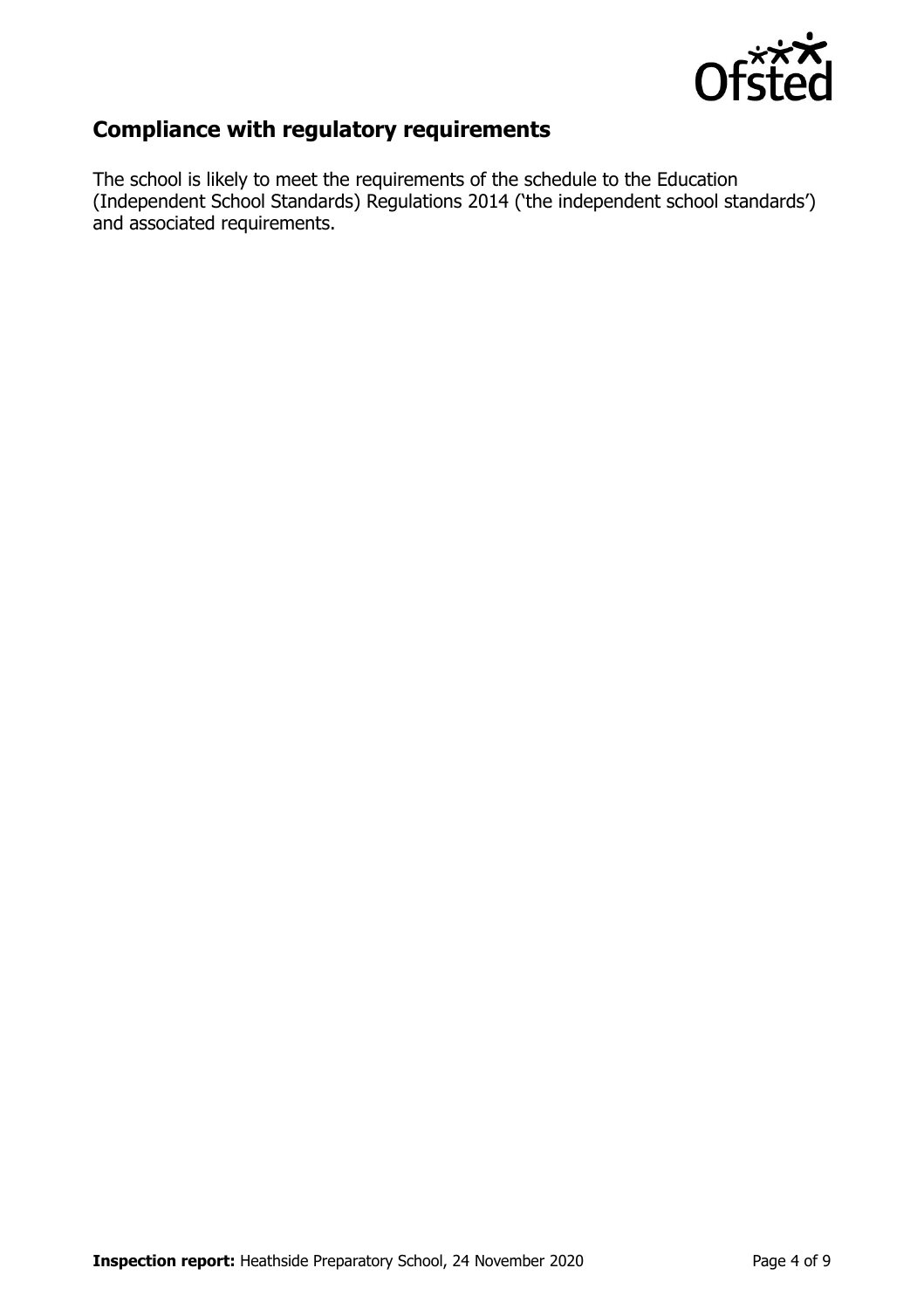

## **School details**

| Unique reference number | 100078   |
|-------------------------|----------|
| DfE registration number | 202/6360 |
| Inspection number       | 10171614 |

This inspection was carried out under section 162(4) of the Education Act 2002, the purpose of which is to advise the Secretary of State for Education about the school's likely compliance with the independent school standards relevant to the material change that the school has applied to make.

| Type of school                       | Independent school       |
|--------------------------------------|--------------------------|
| <b>School status</b>                 | Independent school       |
| Proprietor                           | Hampstead Schools Ltd    |
| Chair                                | Aatif Hassan             |
| <b>Headteacher</b>                   | Mrs Katherine Vintiner   |
| Annual fees (day pupils)             | £9,000 -£18,000          |
| Telephone number                     | 02030584011              |
| Website                              | www.heathsideprep.co.uk  |
| Email address                        | info@heathsideprep.co.uk |
| Date of previous standard inspection | 19-21 March 2019         |

## **Pupils**

|                                        | <b>School's current School's</b><br>position | proposal  | Inspector's<br>recommendation |
|----------------------------------------|----------------------------------------------|-----------|-------------------------------|
| Age range of pupils                    | 2 to $14$                                    | 2 to $16$ | $2$ to 16                     |
| Number of pupils on the<br>school roll | 226                                          | 256       | 256                           |

## **Pupils**

|                         | School's current position School's proposal |       |
|-------------------------|---------------------------------------------|-------|
| <b>Gender of pupils</b> | Mixed                                       | Mixed |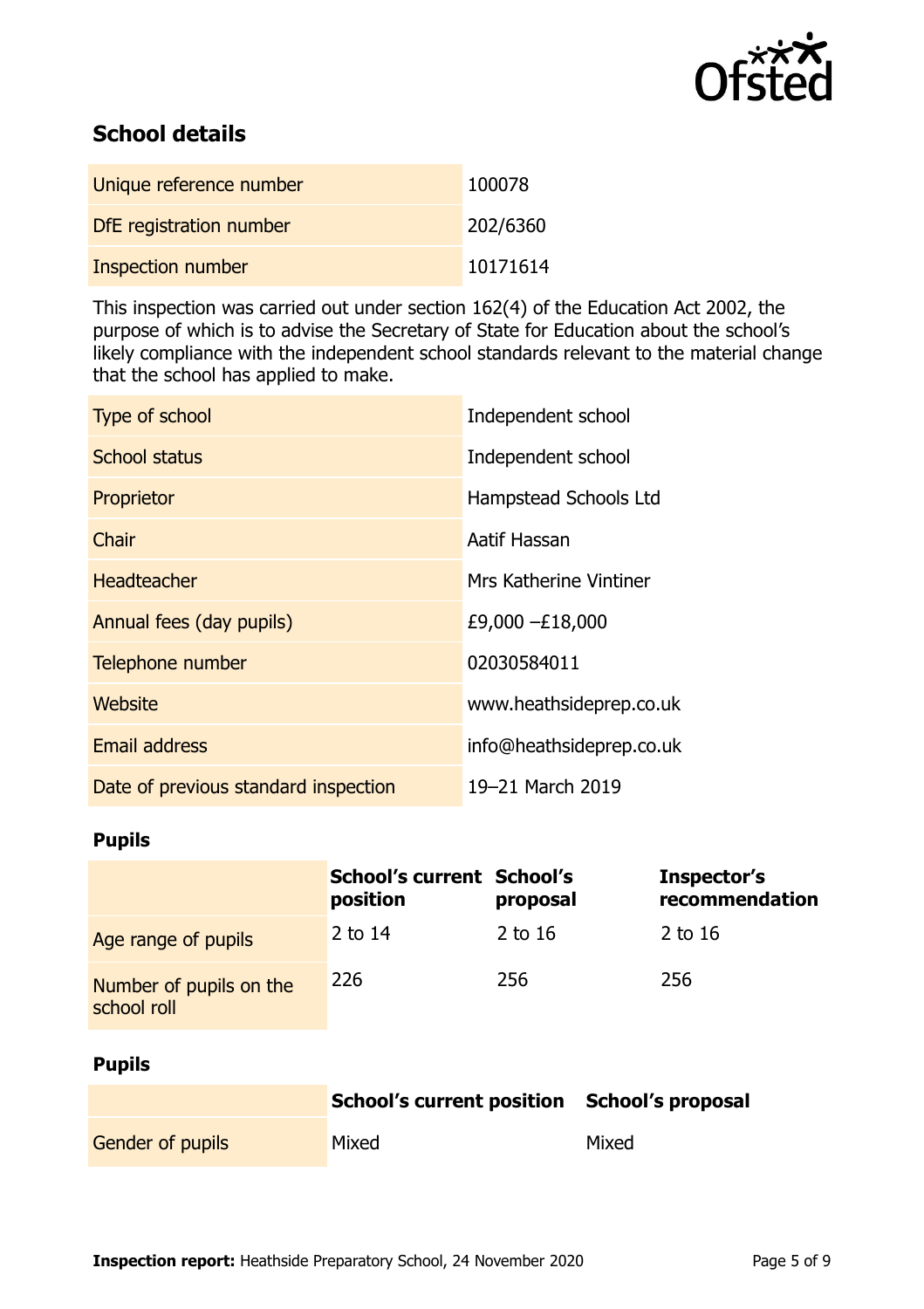

| Number of full-time pupils<br>of compulsory school age                                                    | 168 | 198            |
|-----------------------------------------------------------------------------------------------------------|-----|----------------|
| <b>Number of part-time pupils</b> Not applicable                                                          |     | Not applicable |
| Number of pupils with<br>special educational needs<br>and/or disabilities                                 | 53  | 53             |
| Of which, number of pupils<br>with an education, health<br>and care plan                                  | 5   | 5              |
| Of which, number of pupils<br>paid for by a local authority<br>with an education, health<br>and care plan |     | 4              |

## **Staff**

|                                                  | <b>School's current position</b> | <b>School's proposal</b> |
|--------------------------------------------------|----------------------------------|--------------------------|
| Number of full-time<br>equivalent teaching staff | 57                               | 57                       |
| Number of part-time<br>teaching staff            | 9                                | 9                        |
| Number of staff in the<br>welfare provision      | Not applicable                   | Not applicable           |

## **Information about this school**

- The date of the previous standard inspection was 19–21 March 2019, which was followed by a progress monitoring inspection on 12 September 2019.
- Heathside Preparatory School is an independent school for girls and boys in the London Borough of Camden. The school is registered for up to 600 pupils between the ages of two and 14. There are currently 226 pupils on roll.
- The school is based on four sites, all of which are in Hampstead, London NW3. The lower school is located at 84A Heath Street. The middle school for Years 7, 8 and 9 is at 16 New End. Years 5 and 6 attend the premises at The Old White Bear. The Village Shul is used for break-out groups in Years 5 to 9. The school makes use of local parks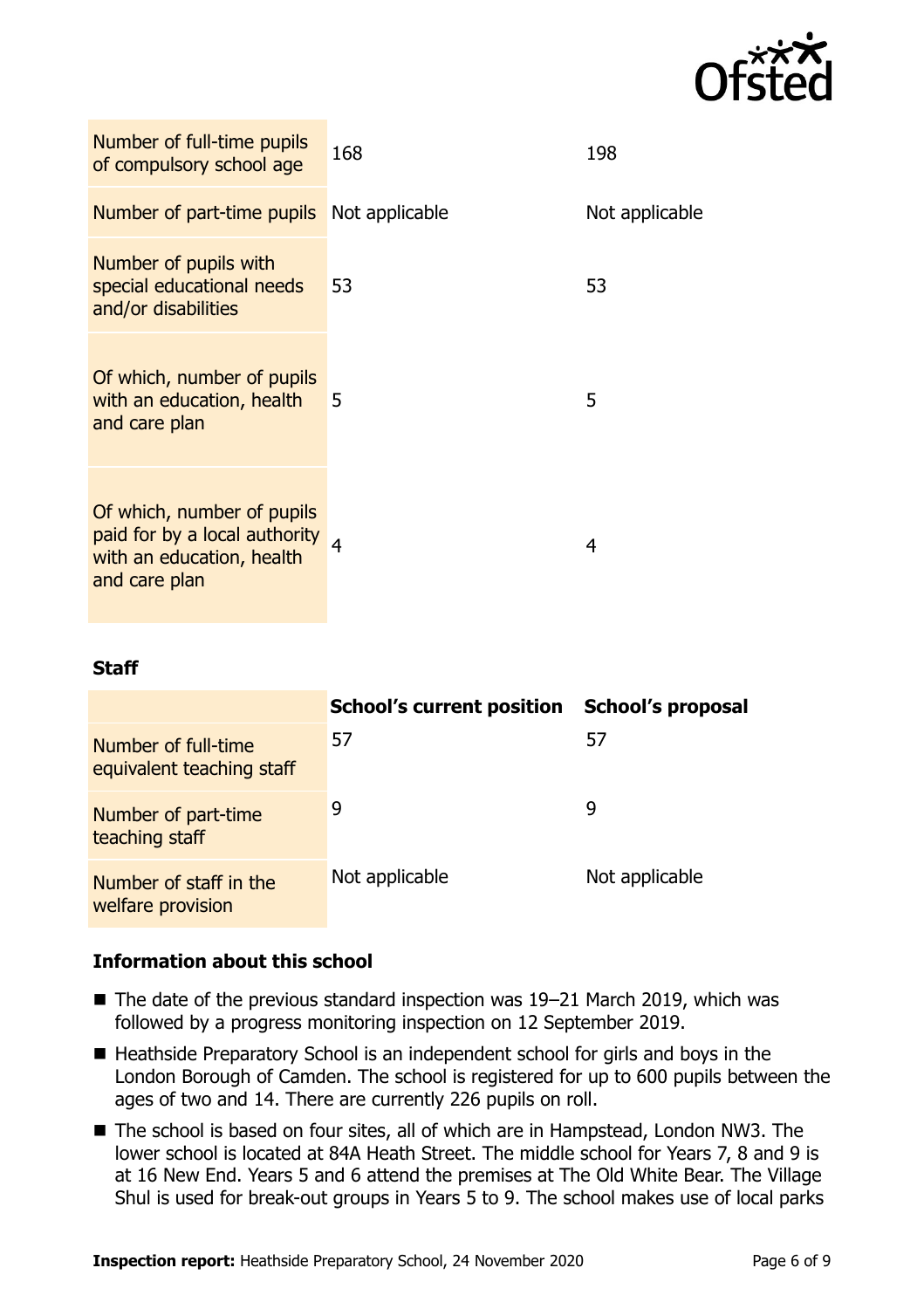

and Hampstead Heath for outdoor space, including for the teaching of physical education.

■ The school does not use any alternative provision.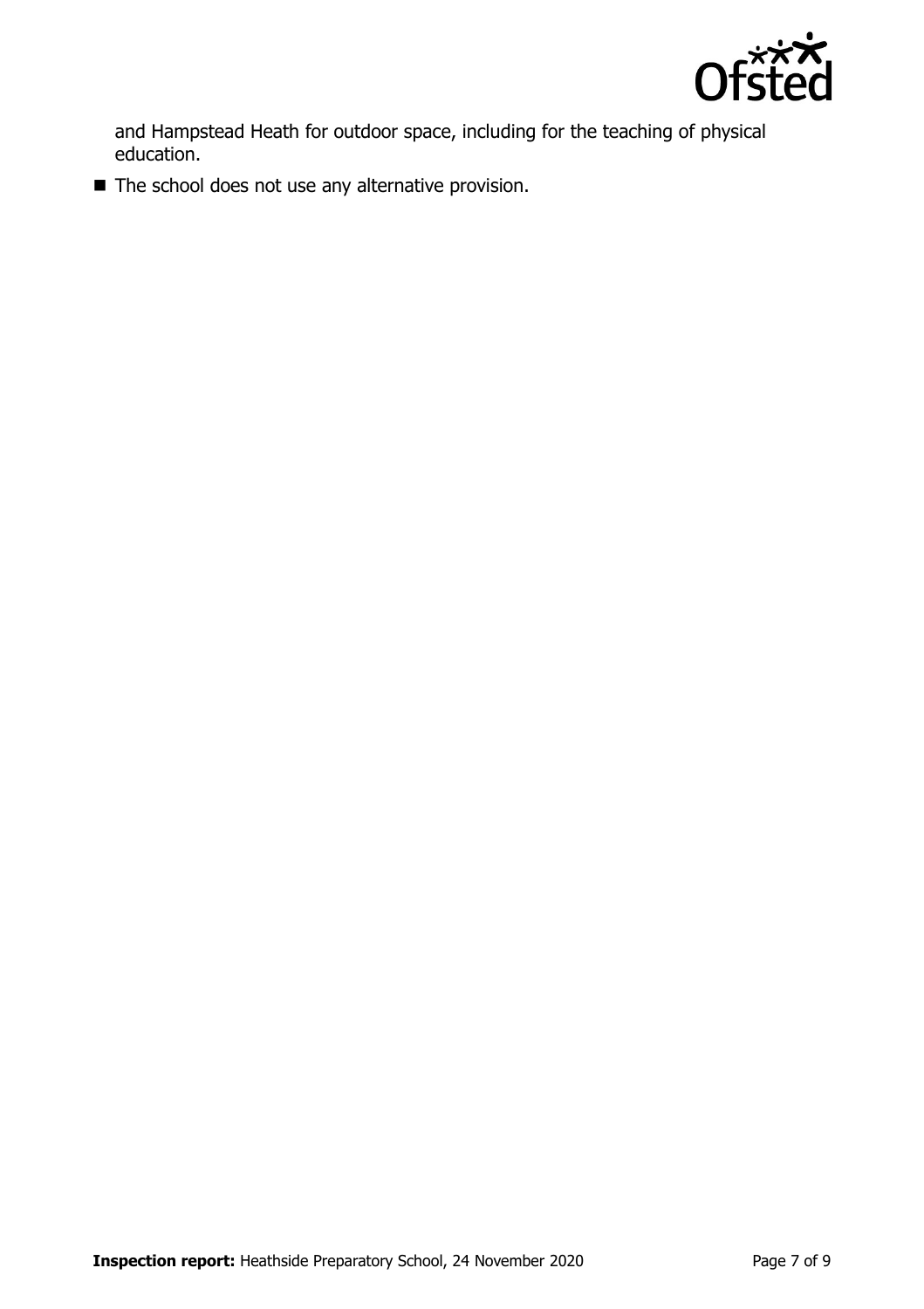

## **Information about this inspection**

- This inspection was carried out at the request of the registration authority for independent schools, the Department for Education. The purpose of the inspection was for a material change request.
- The material change request is to increase the age range of the school from two to 14 years to two to 16 years.
- This is the first material change inspection in respect of this particular change that the school has applied to make.
- I met with leaders, including the headteacher, the deputy headteachers, the designated safeguarding lead and the business development manager.
- $\blacksquare$  I scrutinised a range of documentation, including the safeguarding policy, curriculum policies, schemes of work, reports and assessment plans in order to review the impact of leadership.
- I undertook this inspection remotely, with meetings held via webcam due to current COVID-19 (coronavirus) restrictions.

## **Inspection team**

Mark Smith, lead inspector **Her Majesty's Inspector**